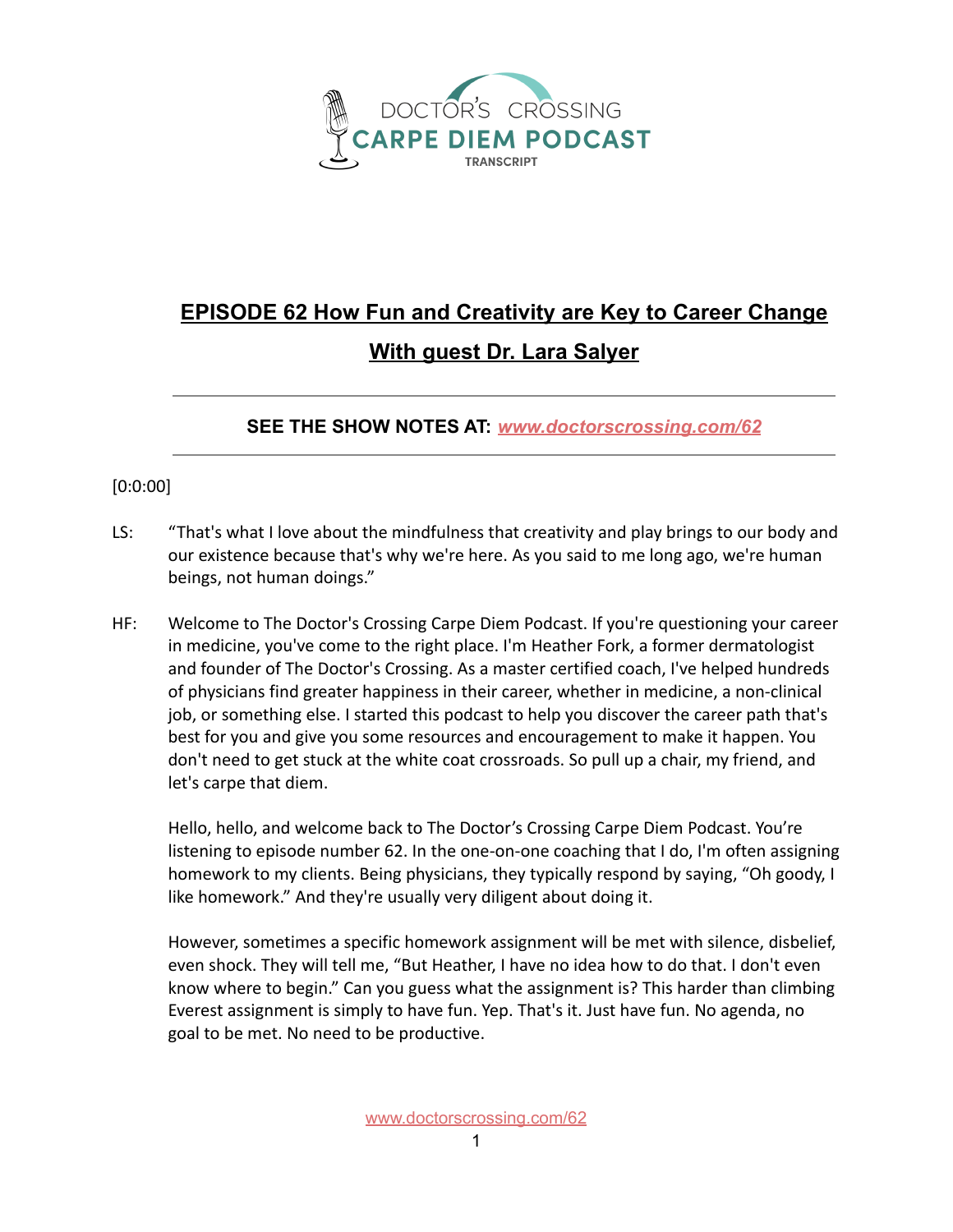

We are so used to being goal-oriented, checking boxes, and in go-go mode that an assignment of having fun can short circuit the brain. When I begin to explain why this homework is as important, if not more so than the homework we do on their career interests, skills and values, they begin to get a bit excited.

Our super fun guest, Dr. Lara Salyer, integrative family medicine physician, and author of the excellent book "Right Brain Rescue" is going to help us understand the connection between having fun, expressing your creativity, and finding true alignment in your career path.

Dr. Salyer has been studying the neuroscience behind creativity and health and wellness and uses these principles in her life and with her patients in her integrative private practice. She also has had her own personal experience with how bringing more fun and creativity into her life helped rescue her own career when she was extremely burned out and ready to throw in the proverbial towel. I am so super excited and honored to welcome Dr. Lara Salyer to the podcast. Hey Lara, how are you?

- LS: Hey, skydiving buddy. Oh, my goodness. I'm so glad to talk to you again, Heather. You are instrumental in some of my shifts as well, and I'm just so glad that you are helping others. I'm sure I speak for all of them. You are helping people find their inner muse. So, thank you.
- HF: Oh my gosh. You are so incredibly welcome and you didn't need me very much really, you had your own jet fuel, but I have to tell a little story, if you don't mind, of when we met.
- LS: Please do.
- HF: Okay. As you know we met at the Functional Medicine Conference in Austin. You came in from Wisconsin and I was looking around and this woman caught my eye. And I saw her from the back in the distance. She had on this really cute smock and these powder blue leggings. And I thought, "Oh my God, what a cute outfit." And yes, that happened to end up being you.
- LS: Yes, yes.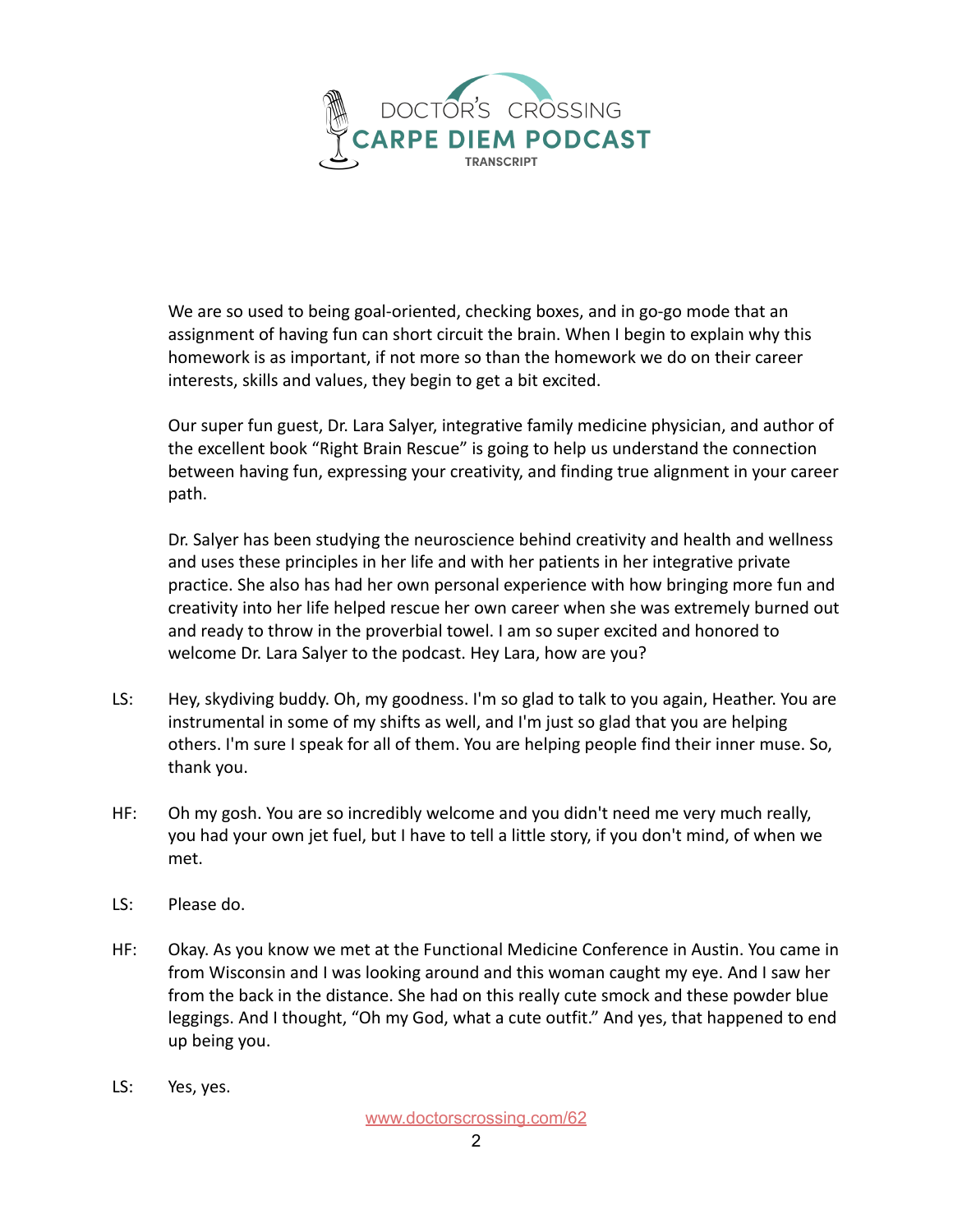

- HF: And do you want to tell them why those leggings are so important? This is an important part of your story.
- LS: It truly is. It's funny. It's funny how when you really take away the controlling grip that you have on the steering wheel of your life, and you just listen to your own body and what you are drawn to, you realize certain things about yourself. So that story began months, weeks before when I would receive a memo, you get updates from the hospital administration. And I was an employed family physician, just doing my day-to-day, but realizing something was changing. I was creeping deeper, deeper into burnout, looking at different avenues of how I could help myself recalibrate that internal compass.

And at the time, the email, although very innocuous, really struck a chord. It was basically mandating that certain items of clothing are now off-limits for any of the staff, including physicians.

And as a physician, we have worked a long time to get where we're at. And I get that you want to have MAs or PAs or other ancillary staff be identified by their roles so patients aren't confused, but when it comes to being an outpatient provider, I felt like that was the final straw. It was stripping me of all the expressions that I could. And I was a fan of leggings and tights and skirts and boots. And it was really cute. And so, I was just really grumpy and that really pushed me over the edge to go, "You know what? I need to look elsewhere."

- HF: I know. That story sticks out in my mind because it's often something like that, that tips you over the edge. Like I'm done, I am done with this.
- LS: Yes, like in isolation, it's not a big deal. In isolation, it's just an email saying we have new dress codes. But it just really hit me at that right spot where it was the final straw. So yeah. That was how we met. And I'm glad you caught me in a crowd.
- HF: Yes. And I loved those leggings. They looked fantastic by the way. Anyway, would you like to tell the listeners just a little bit about your story, and how it came to be that you didn't really leave when you thought you were going to have to leave medicine?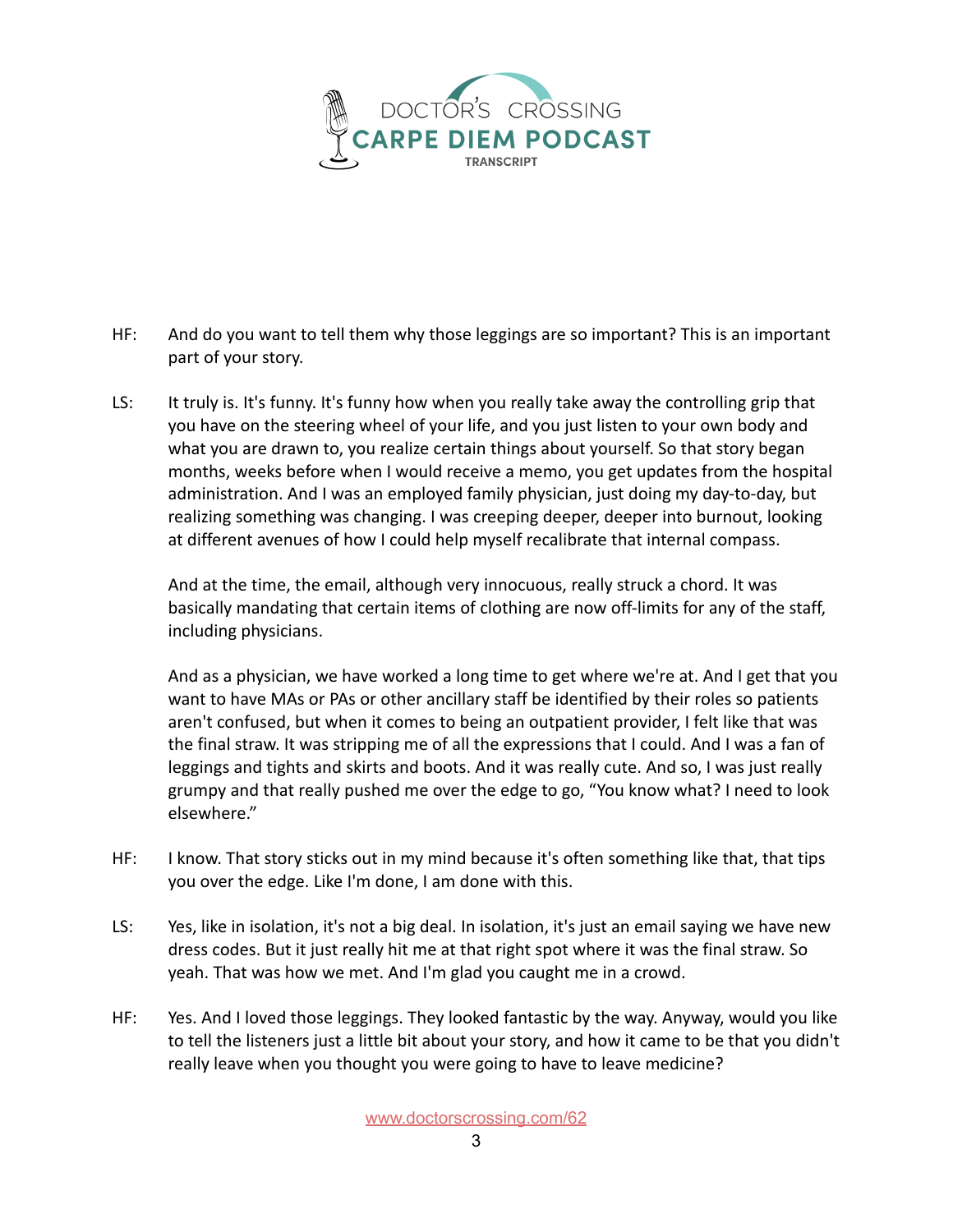

LS: Yes. Actually, I think that's a really telling story. It's a very scary thing for a provider, or a physician to recognize something's wrong inside. That you don't feel quite right. It's almost like a grieving process of a relationship because you signed on to medicine for a lifelong career. This is based on terms and conditions that you thought were going to still be in place years later.

And as medicine has changed, I was shocked to find myself chronically unhappy. And I had tried all the doors. I'd gone to yoga classes, done Zumba, and I'd been sipping wine. I had vacation time. I tried blocking out extra days off and it just felt like nothing was helping.

That was just the pivotal point when I thought there's got to be something going on. And I had gone to different seminars. I realized, "Oh, I'm burned out. That's it. That's what it was." I went to a seminar. I learned about burnout. And even identifying that is very scandalous. You're told as a provider you should be grateful. It's not that hard. You're gritty. You can do this.

Taking away all those external narratives that you feel like you should be enjoying your life. And when frankly you aren't, I thought I was done. I thought I was done with medicine. That's what I thought. I was thinking, "Okay, I'm going to hang up my hat. I am just going to be finished with this chapter of my life. I've got a lot of other skills and we'll figure it out. Leap and let the wings grow on the way down."

And it was the final CME that I had signed up for when I met you. And I had signed up for this CME thinking, well, it sounds interesting. They promised organic food and yoga and it was in Austin. I've always wanted to visit. I thought, why not? I'll burn up my last CME as a physician.

- HF: Your parting farewell.
- LS: Yeah, my farewell. But what had already transpired before then was a series of interesting events. Because as you know, when you start listening to your whispers of intuition, you start noticing patterns.
- HF: The clues are there.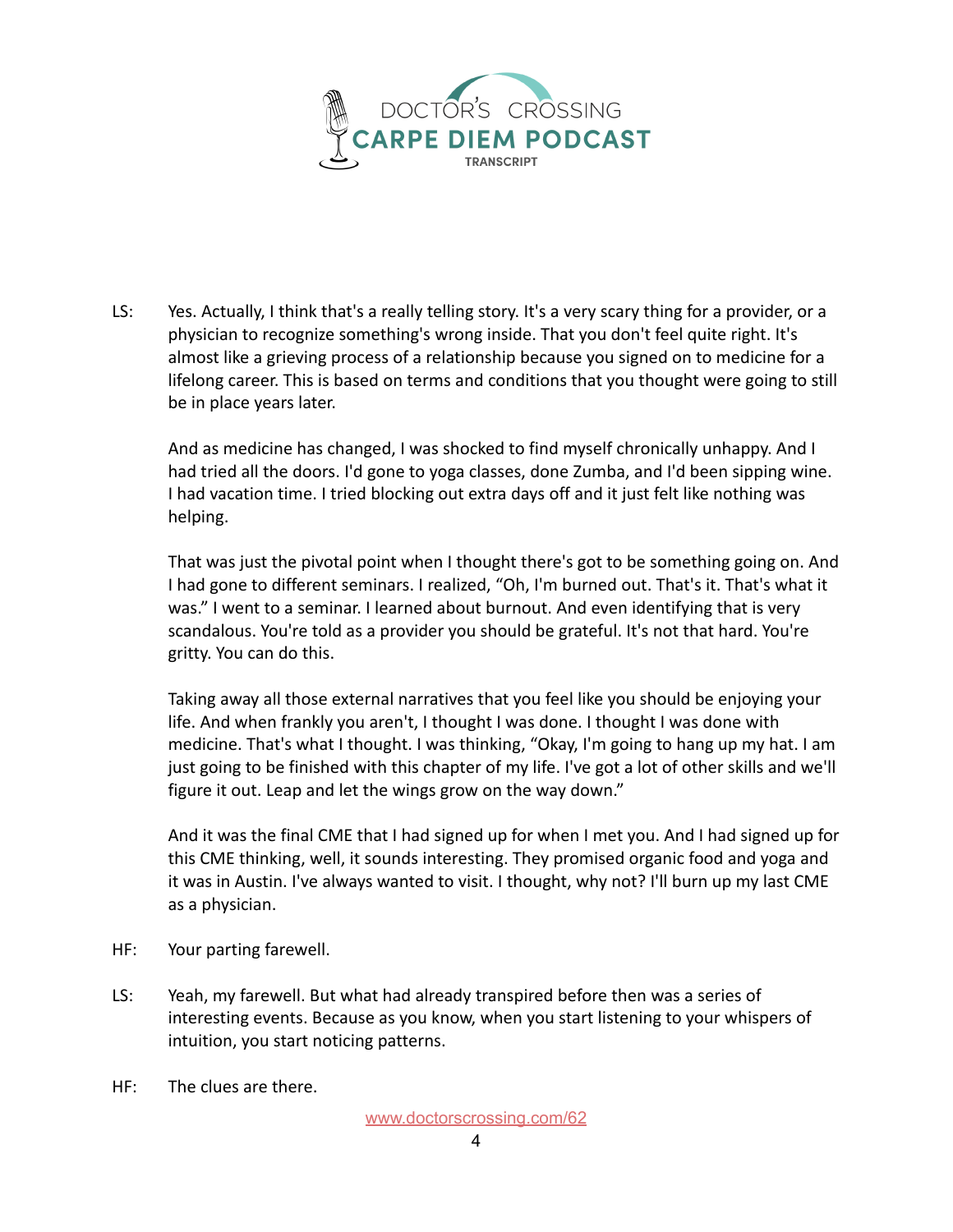

- LS: Yes. The clues really come up and the more you trust your intuition, the easier it gets.
- HF: Yes, yes. So true.
- LS: So by the time I had actually gotten on that plane, I had already gone down a path. I had already met you. I'd already sought out different things like writing, drawing, painting, running. And I was getting into a flow state, which is a powerful state of mind, which we'll talk about. And I was enjoying my life and I was getting more clarity. When I went to the CME, and I knew I was going to meet you in person, I was still curious, "Is this something that I'd be interested in doing?" And I fell in love with functional medicine. It was the Institute of Functional Medicine. And I thought this is something I would love to do as my second career. And it ended up, I didn't fall out of love with medicine. I fell back in love. So, we're still dating. We're still married.
- HF: And you did write a great blog about "Dear Hippocrates: I want a divorce." And the betrayal that you felt in this relationship. Definitely, it's been cheating on you. And this wasn't what you had imagined for you. Not marital bliss.
- LS: Yes, it was very much not marital bliss and it should have been a partnership made in heaven. All these things that we've really been studying for, and suddenly we're judged on whether we clicked the wrong or right box and all these mandates. And it just felt further and further away from that Norman Rockwell medicine that I remember seeing my attendings do in a rural setting. I knew it was possible, but it was now ripped from my clutches. So yeah, I was bitter.
- HF: It's like those family portraits that you see where everybody is smiling, but you know behind there could be a very tragic story.
- LS: Absolutely.
- HF: But you can't see it. People don't necessarily know it from the outside.
- LS: No. And it feels very gaslighting for physicians because here we have, not for the first time, but it started happening where there's direct to consumer commercials during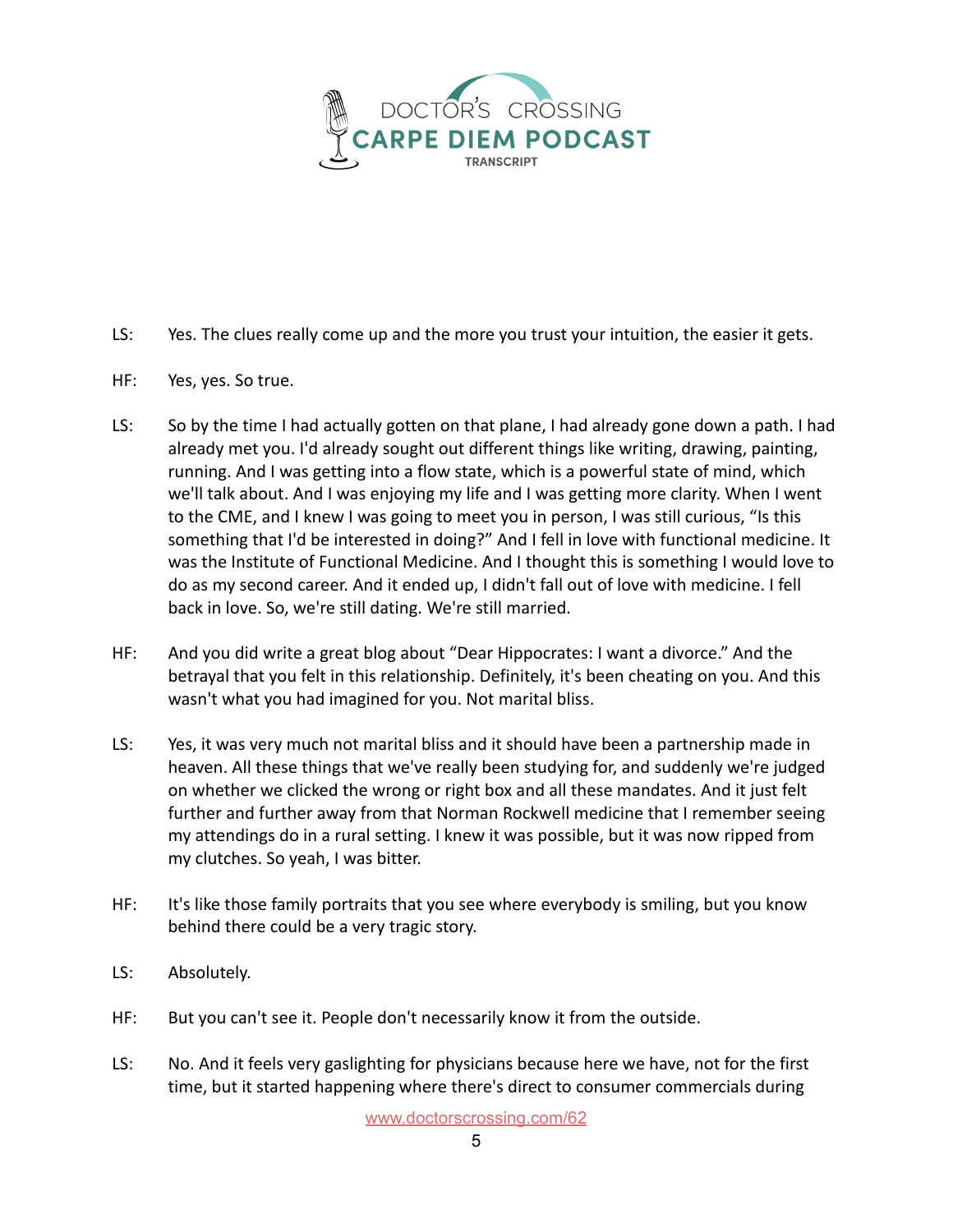

your Super Bowl of pharmaceuticals that now you're having patients come in with all these questions and Google and all these things, and you feel deflated because you want to explain to them, but you have 15 minutes. And then they're mad at you for not explaining it fully. And it's this weird dynamic that has never been seen before in medicine where we're almost regarded with suspicion. Patients don't understand what's really behind the desk. And what we're dealing with is that impossible struggle to help them understand in 15 minutes, the next best steps for them.

- HF: That's impossible. That's the setup for failure. I hate failure. We cannot win there. Now, we're going to be going into these four stages of how to bring more fun and creativity into your career process. And as we do this, I want you to bring in your own story. But before we go there, could you give us an idea of this practice that you have now that's your own and how you're doing functional medicine. Because not everybody really understands functional medicine.
- LS: Yes. Understandably. The term is even morphing and evolving because 25 years ago, I think, 25 to 30 years ago when Dr. Jeff Bland founded "functional medicine" as a term, it's basically precision or personalized medicine where you have access to biochemical testing, looking at the Krebs cycle metabolites. Like things that are a little deeper, genomics. Things that just aren't really done in conventional medicine. It was more of just a personalized precision type framework.

Functional medicine is one name. You hear integrative, holistic. And so, what my day looks like now is very much a consultant. Having the hat of primary care that I still wear, I can talk with the other primary care doctors and explain to them about their patients. Patients will partner with me for a short time. It's like a class, basically. A three-month membership. And I work with them and we do some additional testing. I help them sequence some behavior changes and food and lifestyle, and then I graduate them and they have an action plan. And that's just how my personal practice runs. It's very efficient and creative because I get to enjoy them one on one. And then we have a group visit every week that we come together and learn. So, it's very much like a college course in your own physiology.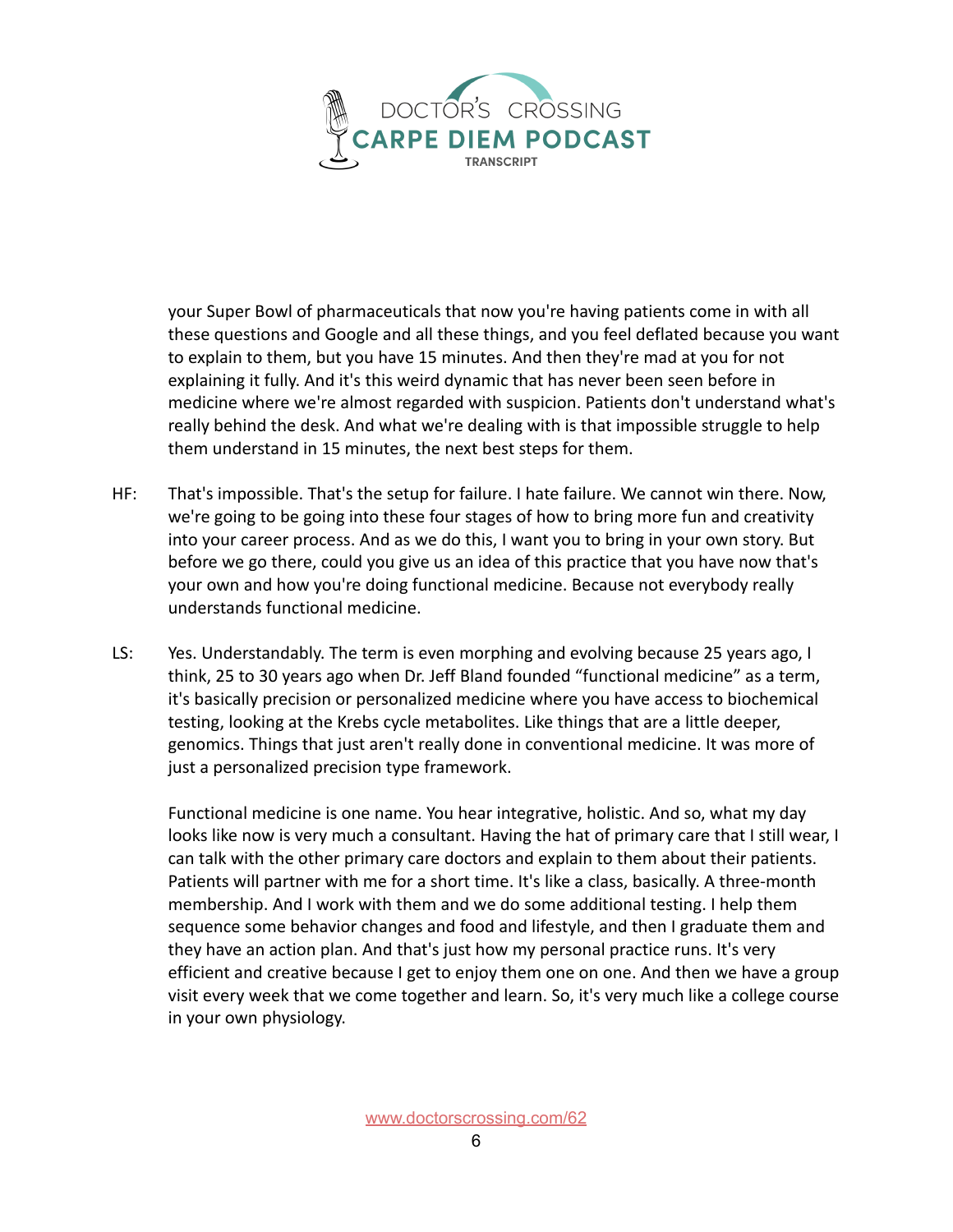

- HF: And now, I don't want to go too deep into this because we have our other topics. However, a lot of physicians these days feel they can't have a private practice on their own and have it be financially sustainable and make it work. But is it working for you?
- LS: Yes. I think this is the thing. It's not a Pollyanna view. It's not going to be easy. You can't expect to hang up a shingle like in the '80s or '90s and say, "Okay, I'm a doctor. Come visit me." We have the internet, we have all sorts of things that when you decide to do a private practice, you have to practice skills you may not have needed before, such as being more bold in social media. Being more open to collaboration with like-minded businesses, being innovative. And that's what I liked. I really like that.
- HF: Being creative.
- LS: Yes. And being creative.
- HF: Thinking outside the box.
- LS: Totally, thinking outside the box. And that's the part that I love. So not every practitioner, if that makes them feel a little nervous, then maybe they could partner with somebody else or have somebody help them with that. But that's the part I really enjoyed. And it's a wonderful time to be a practitioner in this world because of technology. Gosh, 20 years ago we didn't have cloud-based EMR. We didn't have the ability to have automated reception. I don't have reception.
- HF: Scheduling, automation, virtual assistants.
- LS: Yeah. Automated, virtual assistants. It's perfect. I am a one doc shop and it's really fun.
- HF: Yeah. Well, you look really happy and your office is gorgeous. I just want to jump right in there and join you. Okay. So, we start with the first stage of bringing more fun and creativity into your life and career, which is waking up the muse.
- LS: Yes, yes. Waking up the muse. First of all, waking up the muse is recognizing when do you get lost? And you might even just start with the simple question, "What did I do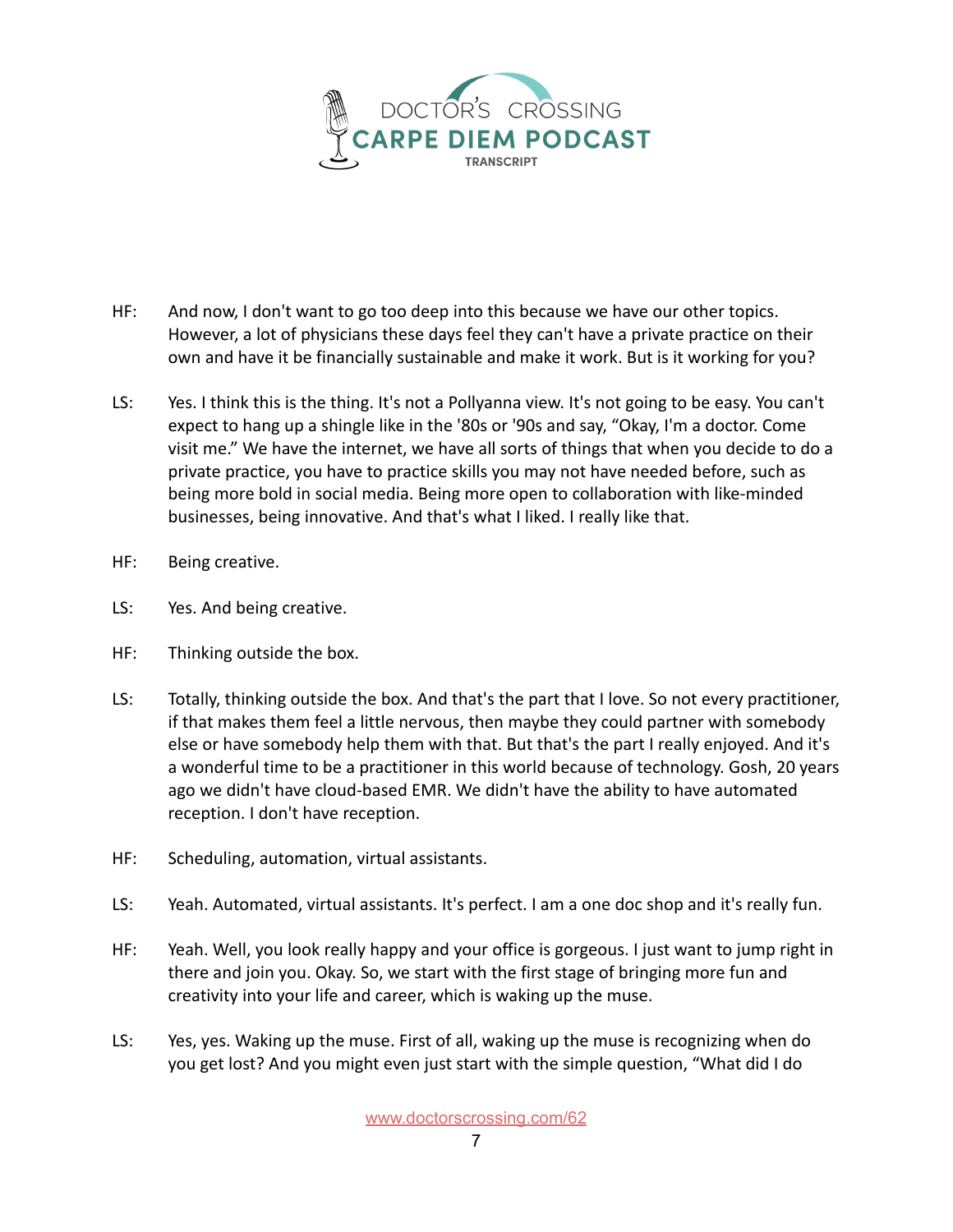

when I was little? What did I do as a child that completely had me lose track of time and I loved doing it and it brought me joy?"

And just sit with that question and that helps you wake up your muse, which is still there. You have your creativity, your default mode network going 24/7. It is always talking to you, but are you really listening? And that's the second stage, listening. What does that muse say when you ask when was the last time I got completely lost in time? When was the last time I was having fun without any agenda? Then listen to those responses openly, and then just embrace that.

- HF: Could that be just hearing your inner voice in a way? That still small voice that's gotten tapped down and put in a closet and tied up and told, "I have work to do. Don't talk to me."
- LS: Yes, that is a great metaphor. It really is. And especially when we are driven to the evidence-based log rhythm, very algorithm derived, like this is the standard of care. This is what we do. We don't question it. We're very double-blind placebo-controlled research. Our little intuition gets pushed off as well, that's woo-woo. You don't count that. It doesn't count. That's your intuition. That's not something you can rely on. In fact, that actually yields better decision-making. When medical students are enrolled in art courses, they are better observers. They actually heighten their skills. When we learn to morph the creativity and the logic, you actually become a better clinician. And so, part of that is waking up your muse and then listening to it.
- HF: Do you remember some of the things you did to wake up your own muse?
- LS: Yeah. What I did is exactly that. I actually started painting again. I'm not a trained artist. I enjoy drawing and painting, but I've never had a formal class. And I thought I'm just going to paint some things that I see on Pinterest. I had collected a Pinterest board over the years. I thought I'm just going to take down one of those projects and try it.

And then I started running. Now, if anybody knows me from eighth grade, I am not athletic. I am not a runner. And so, for me, that was something to move my body. And it gave me a little goal. And I just kept moving that goal further and further, and eventually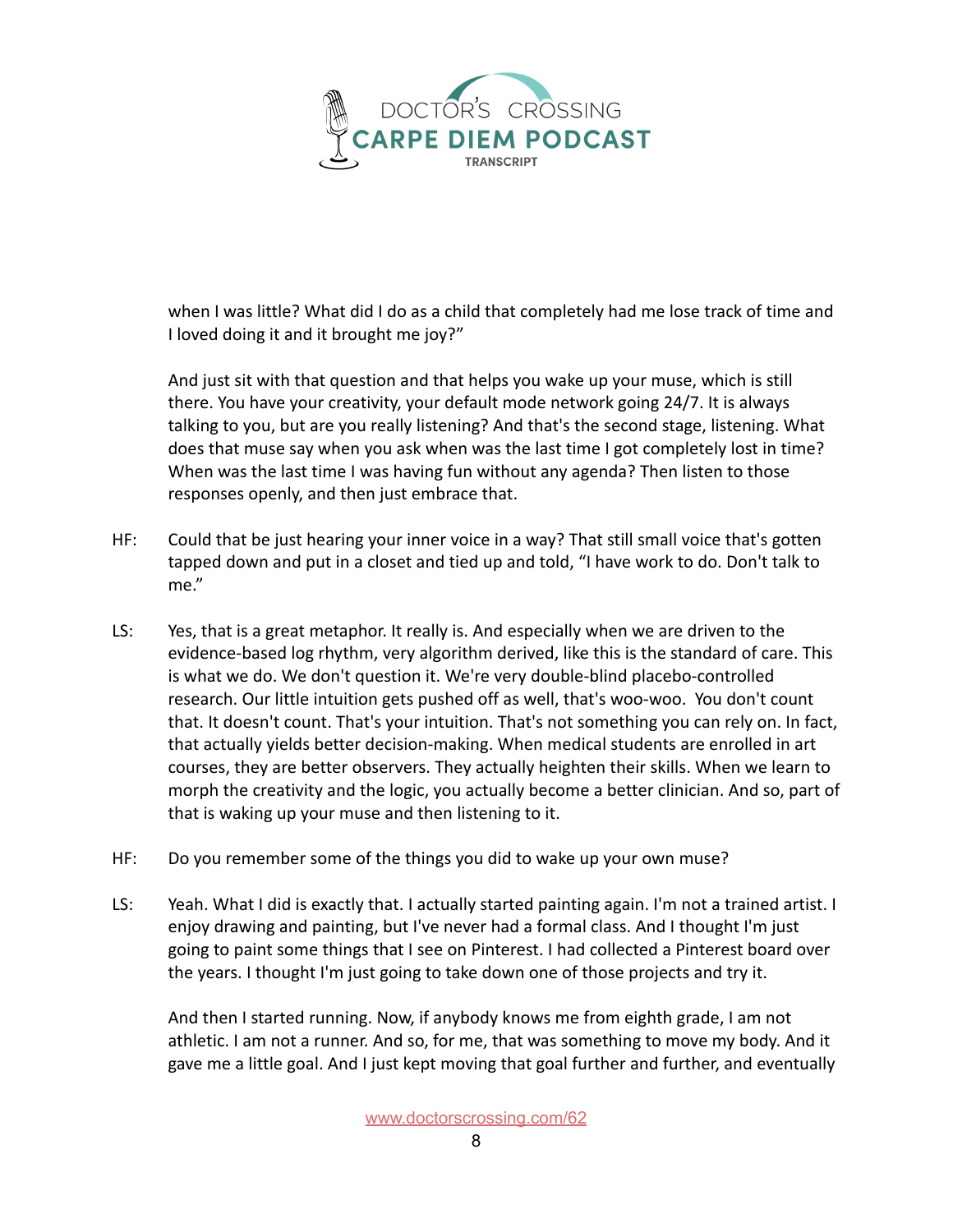

ran a marathon in this body, which is shocking. But it gave me that flow. It gave me that ability to have the endorphins and realize, "Hey, you know what? This is fun."

These little experiences woke up the muse because after each episode of whatever I was doing, there was always a gift at the end. And I used to call them my running gifts. Like I would start the run with a problem in my head, and it could be a personal argument or a dilemma with parenting, or maybe a patient case. I'd be thinking, "Well, I don't know what that is." And I would meditate on that problem as I ran. And by the end of running, I usually had several solutions or ideas. And so, that's one part to encourage your little muse to come out of its closet.

- HF: And part of this is just doing something fun. Like you said, in flow that doesn't have to be goal-oriented. It could be about learning to run better, but you said you're not an artist. You're not a trained painter, you can just paint for fun. It could be just cooking, putting on new outfits, dressing a little differently. Recreating the house.
- LS: Absolutely. Self-expression. Yes. Rearranging your furniture. It could even be changing the lyrics of a song to make your kids laugh. All these things are just doing something differently and that's the weird paradox of flow and creativity is, it isn't generally driven by goals, but goals are helpful because it keeps you gamified in that experience, which is why when I started walking and it turned into running, I did gamify my own flow by saying, "Well, I wonder if I could run those two blocks a little quicker than I did yesterday." And it makes it fun because our brain loves to be engaged in that kind of competition with ourselves but in a fun, playful way. And that's how you can start waking up that muse.
- HF: Great. Well, I'm already having fun already talking about this. The stage number two is listening to the interview.
- LS: Yes. After you've woken up that muse, you're starting to experience new blips of intuition. Maybe sometimes it happens when you're in the shower, 72% of us have those epiphanies in the shower. That's when your alpha brain waves jump forward and say "Hey, hey, remember when we talked about cupcakes and you smelled vanilla? Did you remember you didn't buy those at the store?" You start having these ideas come together.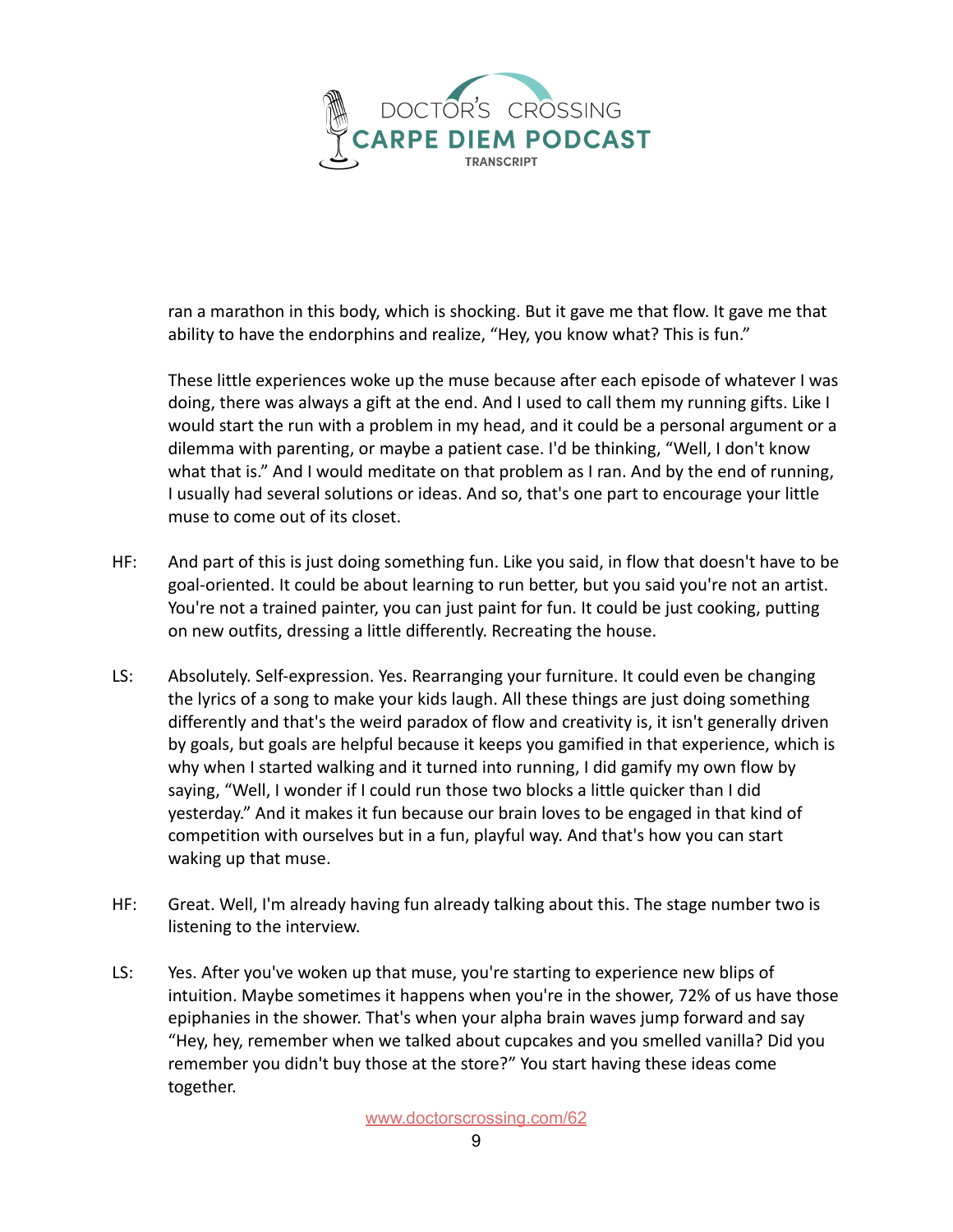

Listening is giving yourself space to listen. Honoring that, being curious, don't reach for your phone. When you go for a walk, maybe just see what comes up in your brain. Listen, give the muse some center-stage time. That also means keeping a journal by your bed. I had a junk journal for years and I still even have something on my phone where I just pop in a few little thoughts. That's how I wrote my book. Every so often I go, "I remember that story that would work really well to explain this concept." And I think people would laugh. So, I'd jotted down. The number one mistake people do is they'll listen to their muse, but then they don't have a way to contain those brilliant epiphanies. So, make sure you have some way to keep track of that.

- HF: Those are excellent suggestions. And part of that is just becoming present.
- LS: Correct. It's very mindful.
- HF: So, you can actually listen. And this reminds me of the podcast I did that was based on "see one, do one, teach one." And it was a way to become present. We use this mantra of "see one, hear one, feel one." And it's something you can do really quickly. Like you're maybe just driving down the road or you're even entering a patient's room. You note something you see, and then something that you hear, could be the air conditioning, and then something that you feel. It could be tactile or an emotion. And right then you're present.

And I noticed that's helping me with just awareness. For example, I was looking at these little hand towels I had bought with snowflakes on them. And if you'd asked me before what the snowflakes look like, I couldn't really tell you, but I said, I did that see one, hear one, feel one. I said, "Let me look at them." I really studied the patterns. And it's so different when we actually are present.

- LS: I love this, Heather.
- HF: It's a gateway into our creativity.
- LS: It is a gateway drug. It really is, Heather, because the more you're present, the more fun it gets. And that's where I find it fascinating myself. I love that you do those senses. I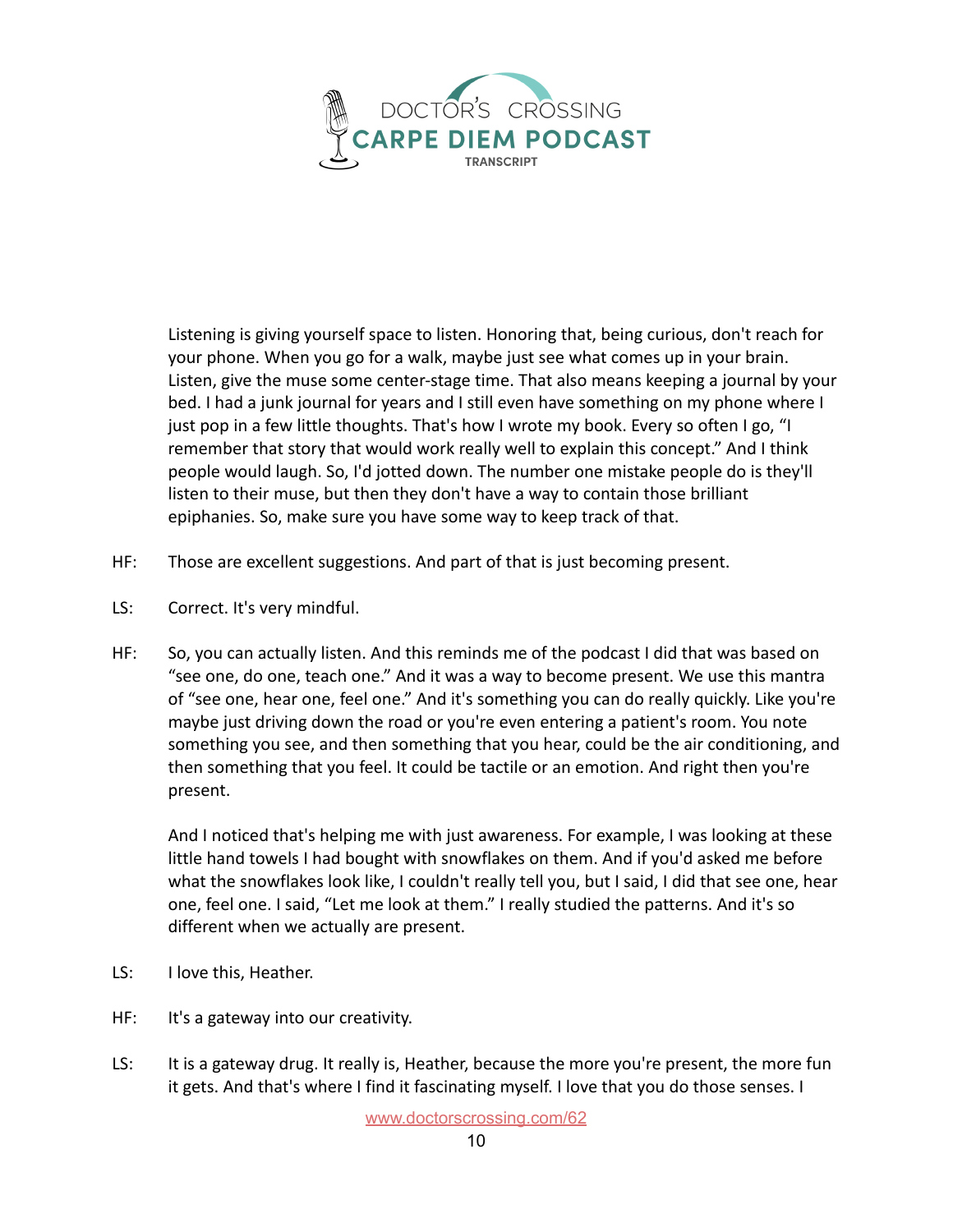

similarly do something where I just center with my breath and just feel my body. Like you said, "What am I feeling? Am I stiff anywhere?" And it's just that thought reset of our human meat skeleton. We're all walking around on this Earth and it's amazing how mindless we are. We just do things automatically. We think things automatically. We behave automatically. But when you study that towel and suddenly you study it almost like you'll be asked questions on it.

- HF: Exactly. I was saying, what if somebody asked me a question, "What are these snowflakes on the towel?"
- LS: Yes, you could spend an hour. Like what shade of blue or purple or lilac was the background? How many little peaks of those snowflakes? Was it delicate? And that's what I love about the mindfulness that creativity and play bring to our body and our existence. Because that's why we're here. As you said to me long ago, "We're human beings not human doings."
- HF: Right. I have to remind myself of that a lot. Now, this is really fun and I'm excited to go onto stage three. But before we do that, we're going to take a quick break. Don't go away. We'll be right back.

If you are applying to a nonclinical job, it's a great idea to convert your CV to a resume. A well-crafted resume helps recruiters see why you are the right person for the job. My resume kit is a downloadable PDF that walks you step by step through creating an impressive resume of your own. You'll have everything you need, including templates and a bonus on writing a winning cover letter.

To get immediate access to this kit that I use with my coaching clients, go to doctorscrossing.com/resumekit or simply go to the Doctor's Crossing website and hit the products tab at the top of the page. Now back to our podcast.

Hey there, we are back with our wonderful guest, Dr. Lara Salyer, and we're discussing the third stage of bringing more fun and creativity into your career. Stage number three is getting curious.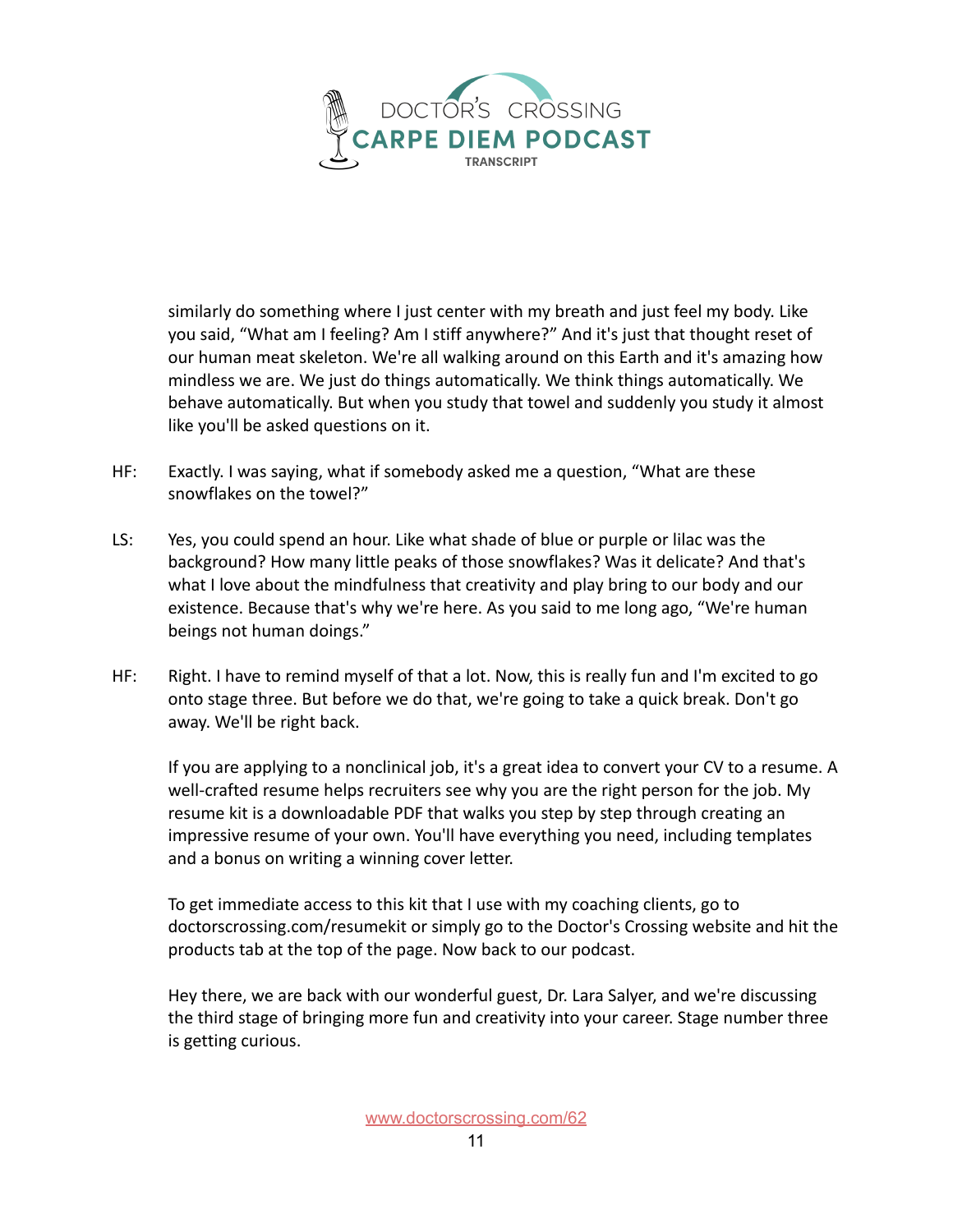

LS: Yes. Curious. My favorite word. Oh, I'm so glad we talked about this. I just remember one of the earliest little painting projects I did. Again, not trained, I'm not an artist formally trained. I decided to try alcohol inks. Have you ever tried alcohol inks? What they are, are very thin watery alcohol inks that you can drop on a paper and you can actually draw with them, but you can put down latex, almost like sticky clingy paint, and then you can rip it up afterwards and it leaves a negative white space. It's a really cool technique. It's really pretty.

But one of the first projects I did years ago when I was going through this transformation is, I loved the words "stay curious." That was my mantra. Stay curious, stay curious. And to me, it means really just looking and being curious in everybody you meet. Everything that comes into your path because it may not apply to you. But if you're curious, you might take away lessons that might help you in your path moving forward.

Try not to judge anything as good or bad, as right or wrong as, or that's stupid or that's smart. That's not going to work when you're trying to retool your life. And so, for me, those words became that beacon of a compass where I kept saying, "I need to stay curious." Because doors will start opening.

The more you wake up that intuition and that creative muse, you're going to notice a lot of things. It can be actually overwhelming because you'll see all the connections and possibilities of this new path that you're doing. Wow, I didn't know so and so worked five towns over and they actually have an office I could rent. All these things start to emerge, and it's wonderful to just stay curious. And that also separates you from clinging to every single thing as the next step.

- HF: Yes. You've made a brilliant connection there because curiosity is a great antidote to judgment. It automatically takes us out of that hard rigid energy and has us go back to being more like a kid. Kids are so curious, always asking why, why, why, why?
- LS: Right. And I can't blame us as doctors. We are told to make quick judgments. I can see somebody walk in the room and I know that their left psoas is spasming. I know that they're a smoker by the way that their face looks. I know that they probably have diabetes or maybe some lipid deposits under their eyes. We are taught to make these judgments and to be efficient, and serve our patients.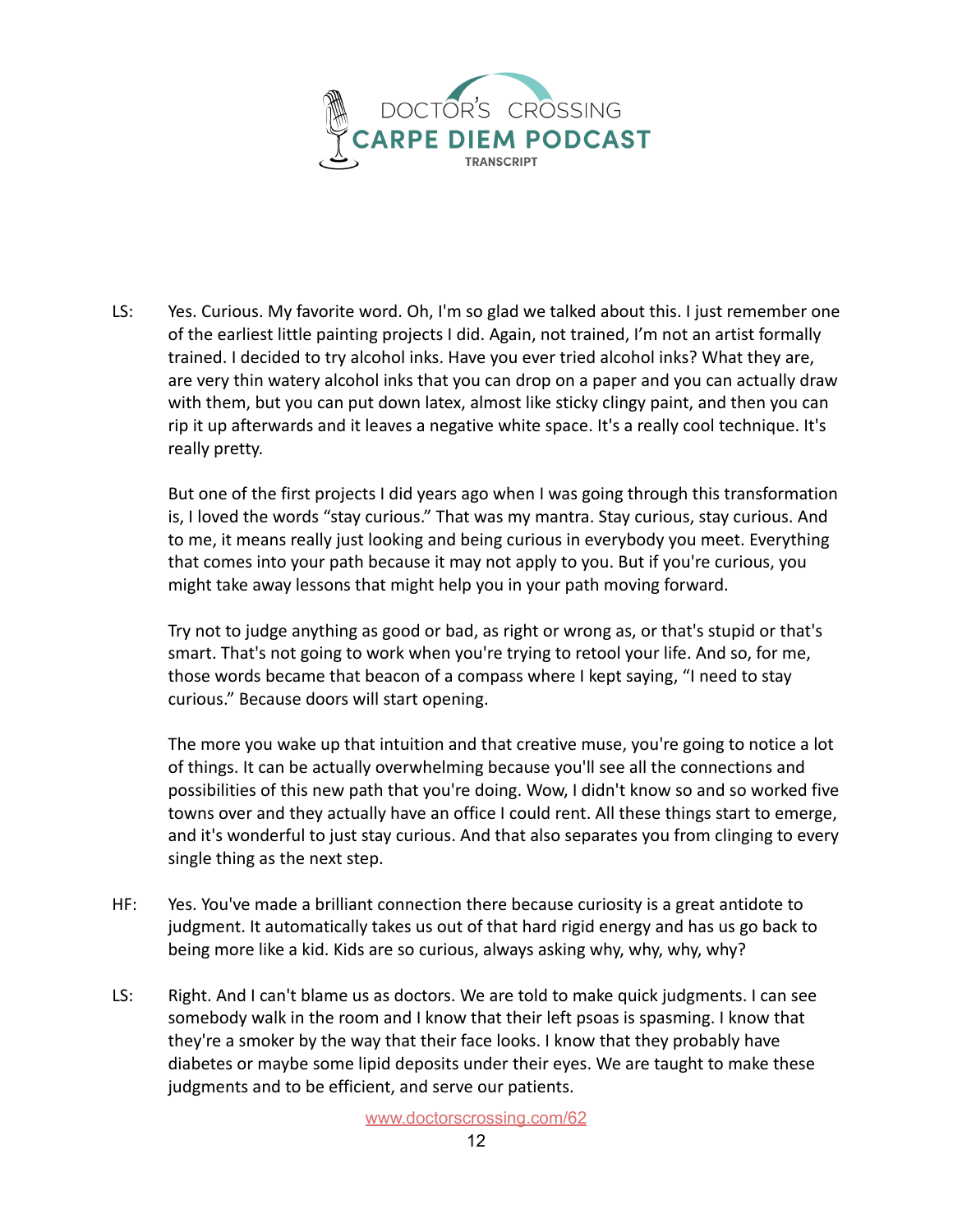

So, it's such an atrophied muscle of curiosity. And I think when we start on stage three, just to be curious about what is our muse bringing us, what is that intuition telling us? And what are we noticing? That's a wonderful way to compile those patterns.

And that's where the true magic happens. The more you're curious, the more you are listening and you're keeping track of what's going on. You start to see those patterns and that's your muse talking because you're noticing the things that you should be noticing. And that's giving you your blueprint right there.

- HF: And it feels so much better. It's a great energy to be in. And it makes me think too, of what they call the beginner's mind or Zen mind, where you become more as a child of letting go of preconceived notions and also being critical about your rate of learning and your pace of learning. Like a little toddler isn't falling down and saying, "Oh my God, I'm the slowest toddler in the world learning to walk." They just get back up. They do it again. They fall down. They're just in their lane, they're in their process. And it's just being, it's being a beginner and a learner. And when you give yourself that permission, it just makes you a better learner.
- LS: It does. And permission is absolutely a wonderful thing and kids don't need it. You see a five-year-old kindergartner and they're just overjoyed with their little greasy finger paint. And you have to ask them, "What is this?" You have to ask them what they are drawing. But they don't care. It's so gorgeous to them. They had a great experience. They're not worried about the product. They're worried about the whole process. They loved it. And that's the curiosity that I think all practitioners should have when they're investigating whether their tectonic plates have shifted and maybe they're exploring new options. Just stay curious.
- HF: And in my mind, I'm going back to thinking some listeners may be wondering, well, how does this really connect to my figuring out whether I should leave medicine, stay in medicine, go into pharma, be a medical writer, whatever. I know how it connects from my vantage point as a coach. But how would you like to speak to that?
- LS: I think what it does is when you are listening to it, you've woken up your muse, you're listening to what it's saying, you are embracing your curiosity and noticing those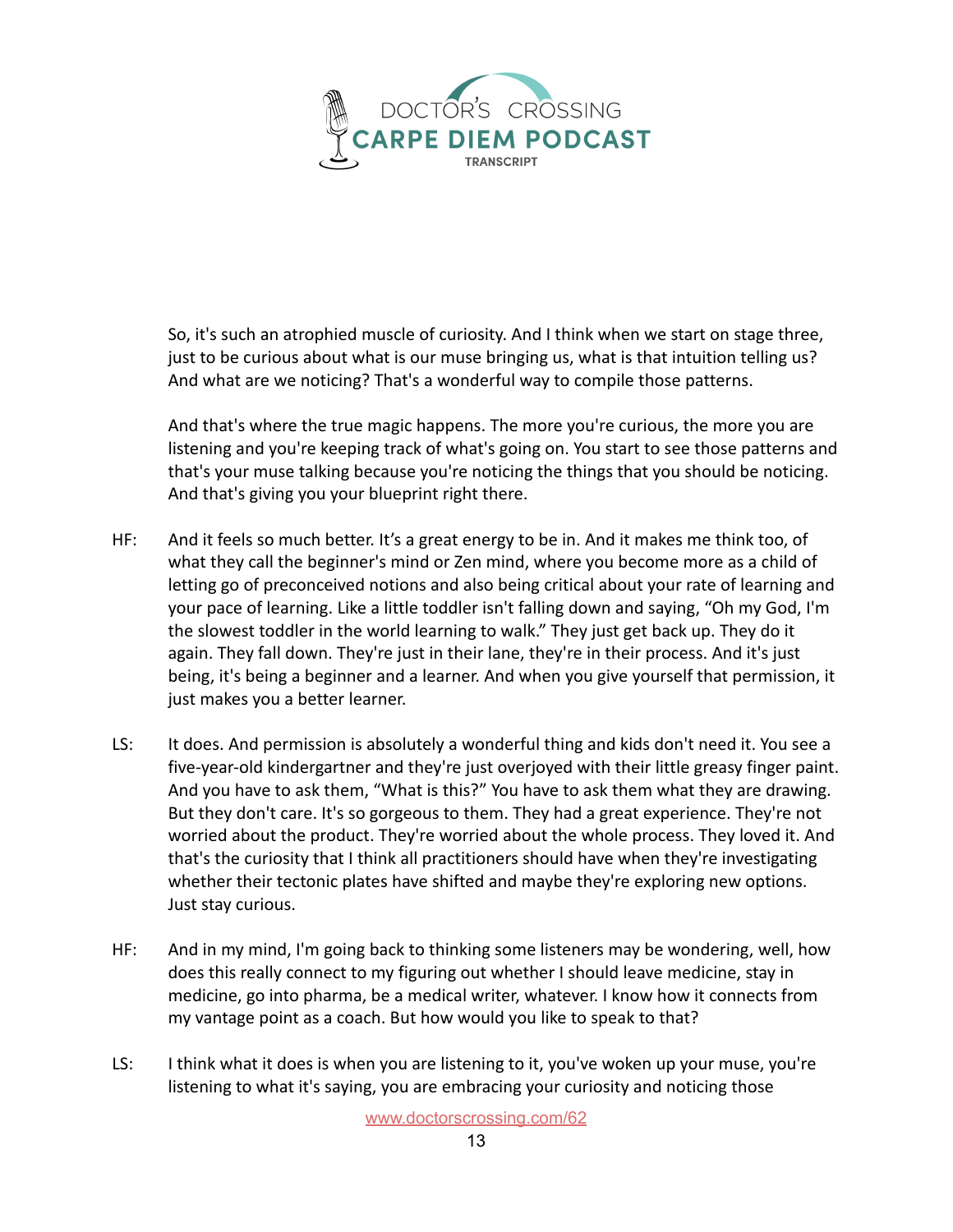

patterns. How that's going to drive your decisions is very helpful. It's like giving you a cheat code. You're noticing, "Wow. Look at all the things that I'm interested in and I'm curious about. And look at all the things that keep coming up in my world. I must be good at that."

That's part of having that challenge for you as a coach, to encourage people to see all the different skills they have. It's not just "I am a doctor." No, you're also an empathetic listener. You're also probably a writer. All these other things that can be translated. That's the beauty of doing this and playing, because you kind of want to design your next steps to be in alignment with those values of whatever you're noticing is coming up for you.

HF: You said another keyword that I really agree with here, Lara, is that this is helping us become aligned with who we really are. Because often in this process of becoming a physician we've compartmentalized a big part of ourselves, that more childlike, curious, creative part. And when we don't have access to that, it's hard to go forward in a way. It's like we're handicapped.

When we can become integrated again with the wholeness of ourselves, that alignment comes on board. And so, you're making decisions from who you really are and not from a piece of yourself. Because that piece of yourself could be a little bit warped. So, it could take you in a skewed direction. That's not where you really want to go or who you are.

LS: I love that. And I think that's probably the most important thing that you're highlighting, it's congruence. We haven't really given, let's just say, most administrators, hospitals, residencies, they don't give professional development courses to physicians. They don't check in on you and say, "How's your core values?" They don't check and say, "Are you fulfilled? Are you happy?" They don't. I mean, that's the hard truth. And so, we are left in this world and suddenly 10, 15 years later, I never had checked my core values to see if they had changed.

I loved my career as a family doctor and I feel that to embrace all chapters of our life is part of a healthy process because I don't regret my time being just a paper puncher kind of "Let's get in out and do some factory family medicine." I loved it. It paid my bills. But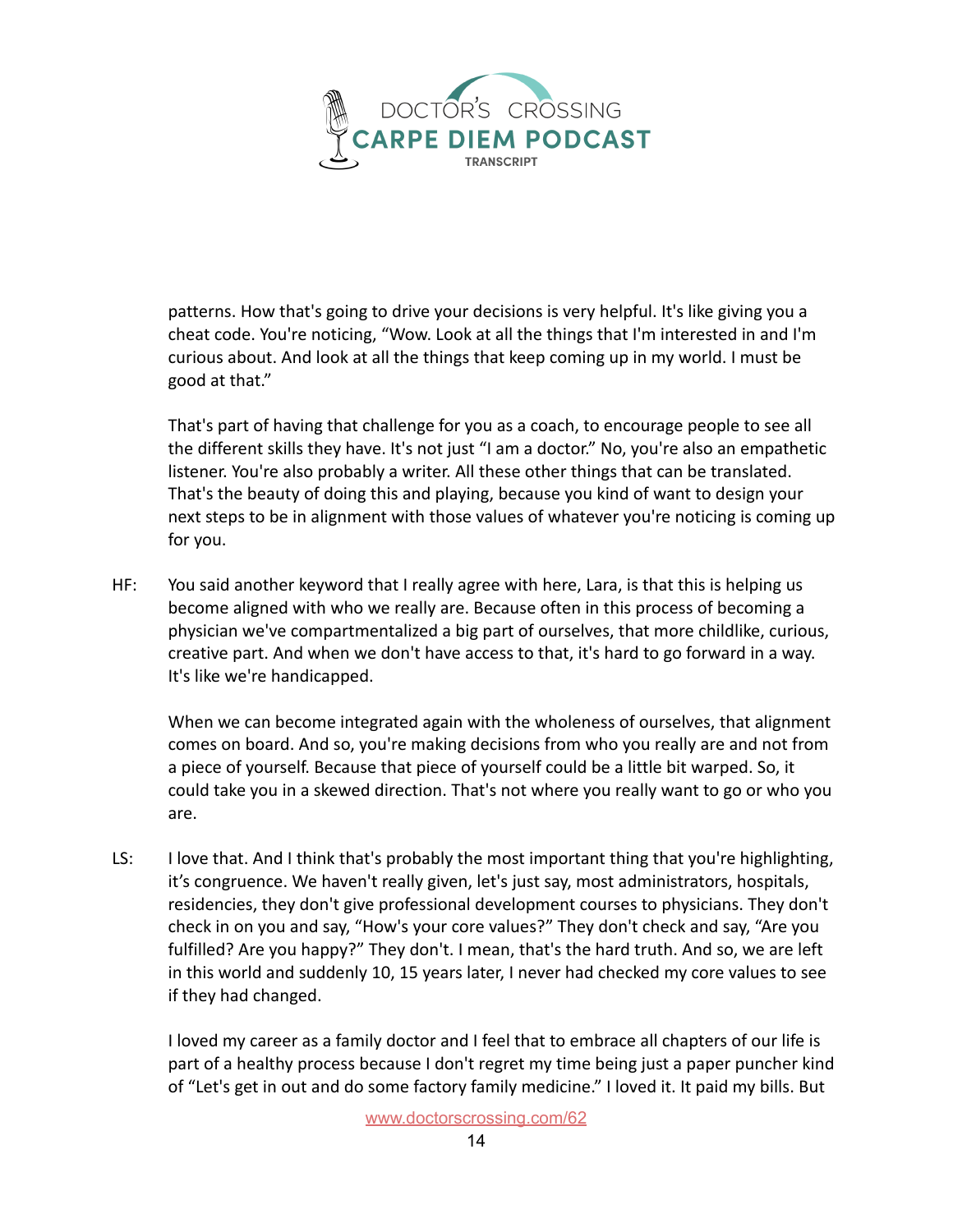

that chapter is done. And my core values at that point was safety, predictability. I had young kids, it worked really well. And then when I got older, I suddenly wait, I want more innovation. I want more fun. I wanted more creativity and it didn't fit. I think you're right. It has to be congruent. And it starts with you and figuring out what you need.

- HF: Yes. Beautifully said. All right, this takes us to our fourth and final stage, committing to change.
- LS: Oh, my goodness. Yes. This is where most people I think get scared. They drop the ball. They're scared of committing because look at what happened. They committed to a career in medicine. Look where that got them. They're triggered by all of these very amygdala stored memories of past traumas. Like, "Oh, I don't know if I want to commit." Maybe they just got divorced, maybe now they're divorcing Hippocrates. They're not sure.

I don't know about committing, but when I say commit to change, that's all I mean. It's just committing to even a small time frame. One of the best presentations I ever attended was a doctor who had done a resiliency seminar. And her name was, Deborah Lathrop. She had us mail our own letter to ourselves three months later. In the class, she said, you need to write yourself a postcard to your future, three months later.

And it's a simple exercise, a lot of people do it. But it's so telling because you're seeing time passes. And if you don't commit to anything, time is going to keep passing. So even if it's three months, which is a short timeframe, you can accomplish a lot. Even if it's a tiny chunk of, okay, I need to commit to change. I'm not sure what that change looks like. So, I'm going to commit to signing up with a coach. Or I'm going to commit to scheduling a week off for my whole practice to really dive in and take a look and maybe get some extra therapy or maybe look at this other conference that is interesting to me. And that's what I mean by committing to change is you don't have to know the end product. Be like a five-year-old and just fall in love with the process and just commit to change.

HF: I love it. Because that's also the C of the Carpe Diem. The first step is to make a commitment. And I have my clients write out a commitment statement. And it could be anything. It could be just "I want to have more fun in my life. I just want to enjoy what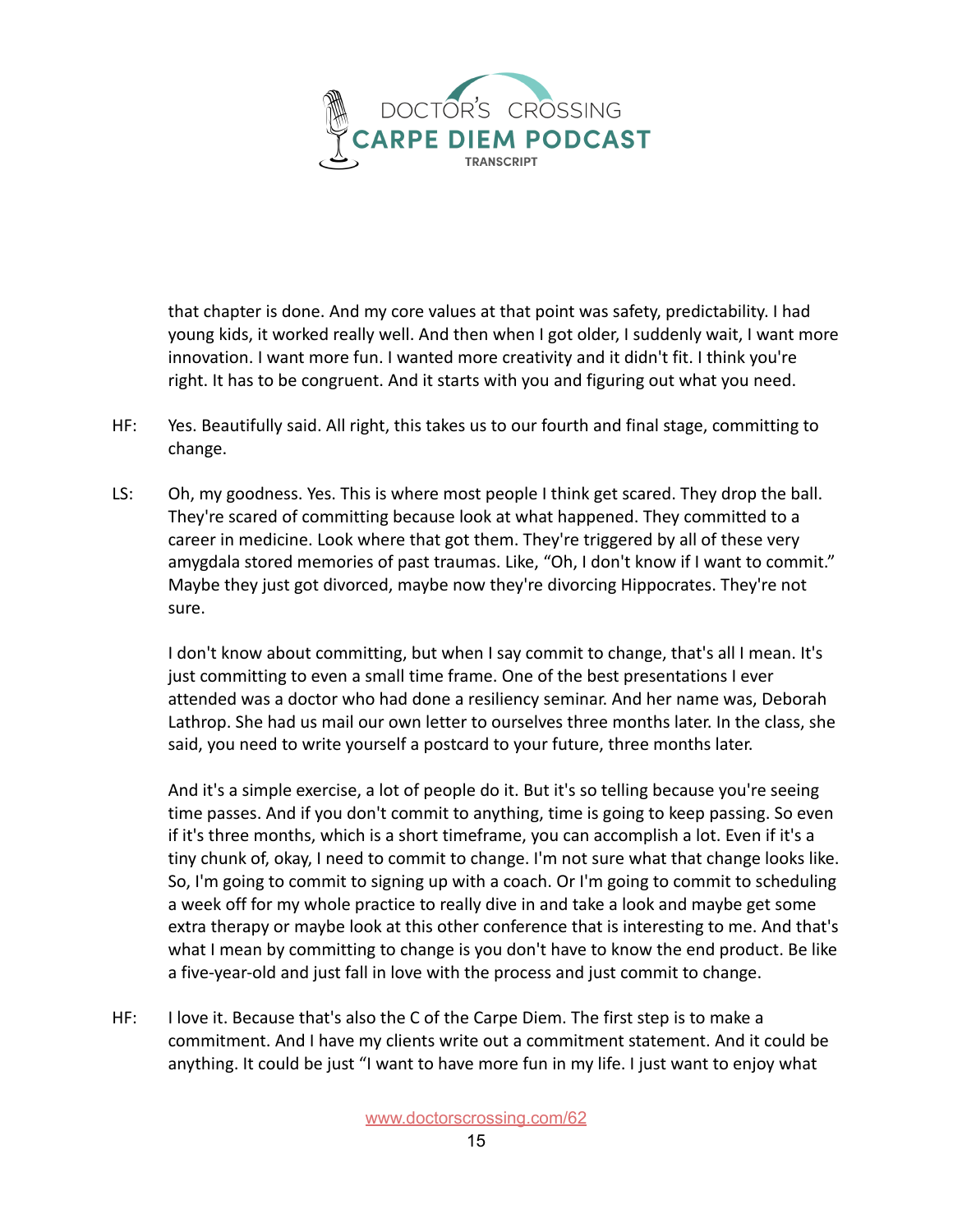

I'm doing and feel like I'm making a difference." Commitment doesn't have to be super-specific like you said.

- LS: Yes. I think that's what scares people. It's the idea they have to have it all figured out. Because then all the "what ifs" come in and the fear-based self-limiting beliefs. "Well, I don't know if I could do that. I don't know how to do that." Well, guess what? Somebody will help you. There are always people. There's always a "who" that can help you figure out the "how." All you got to do is just commit to tiny pieces of change every so often.
- HF: There's this book I love. And it's called "The Answer to How Is Yes." And you don't even need to read the book. The point basically is don't let the "how" shut down the process. You'll figure out how. Just say "Yes, I'm on board."
- LS: Absolutely. It's very much a creative-based improv technique. "Yes and." That's what one of the exercises I do in my workshops is having residents continuous stories with "yes, and." And you just go through that. That's what your brain wants to do. You might not have the full staircase, but you just need that first step.
- HF: Yes. Yes. I love this. And I saw a quote that popped up on my meditation app the other day that was just perfect. And it's by George Bernard Shaw. He said, "We don't stop playing because we grow old. We grow old because we stop playing."
- LS: Yes, absolutely. I love that. And I love Insight Timer. I use it as well.
- HF: Yeah. It's a great one. So, here's a good anti-aging thing besides Botox. Keep playing, start playing more.
- LS: Yes. Laugh more. Yes.
- HF: I'd love it if you could review those four stages Lara and then tell folks a little bit about what you might have to offer. I'd love for you to tell them about your book and anything else you want to mention and where they can reach you.
- LS: Absolutely. Thank you so much, Heather. Let's review those four stages of the care and feeding of your inner creative muse. Stage one, wake up your muse. Remember to do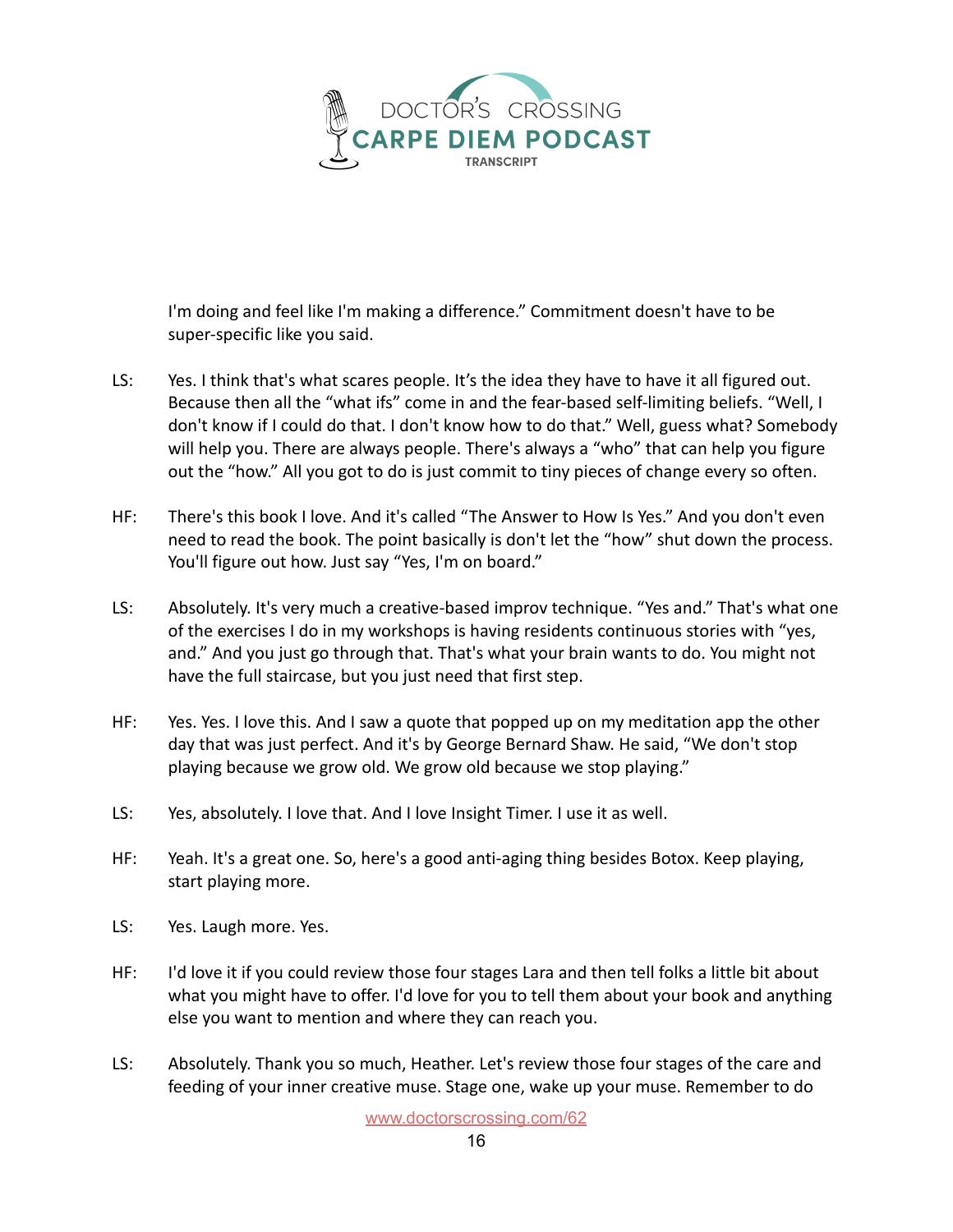

something that might get you lost in time. Whether you try a new art project or poetry or running or walking, do something to change up your body.

Number two, listen. Your muse is going to start talking to you. So, capture those ideas somewhere in your phone or better is a hardcore journal. Writing pen to paper is always the best.

Number three, make sure you're staying curious. Approach whatever your muse is telling you with curiosity. Don't judge. Just notice those patterns. Maybe there is something you didn't even know is living there.

And number four, commit to tiny bits of change. It doesn't have to be the full-on future that you know exactly every detail, but any little step of change is going to help you move forward.

And I love helping practitioners of all stripes to learn how to be more creative in their delivery of medical care. And I would love it if you read my book, "Right Brain Rescue." It'll be fun. There are stories to make you laugh and certainly relatable as a working mom of three.

And if you'd like to contact me, you can go to drlarasalyer.com. And I have a free five-day magic lesson series that can spark that inner creativity. So, you get five emails of little fun exercises.

HF: I will definitely link to your book and how to reach you in the show notes, because I want people to be able to find you and I have to put in a plug for your book because this is what helps start me on doing something for fun. Because I let myself indulge in your great story. And Lara really talks about medical school and residency and how this burnout all transpired.

She is a fantastic writer. She has this gift of metaphor. It's a fast read. I laughed. I cried. The part about the metaphor with the carnival hot dogs. I mean, my sides were splitting. Carnival hot dogs. Oh my gosh. So please check this out. And I just want to let you know that I'm here waving my pom poms for you as you're having fun, doing creative things, not worrying about what anything looks like, but just letting your beautiful self express